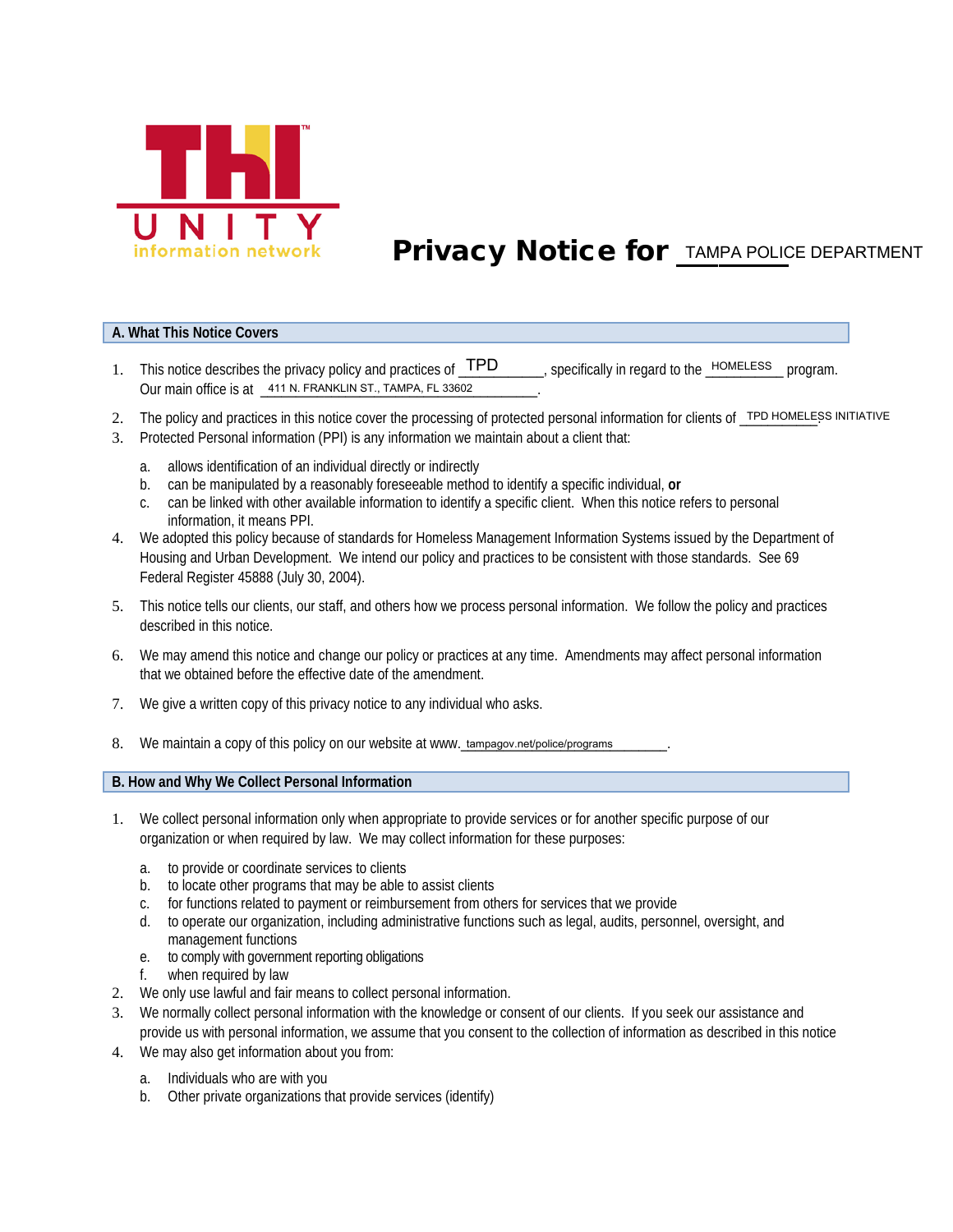- c. Government agencies (identify)
- d. Telephone directories and other published sources
- 5. We post a sign at our intake desk or other location explaining the reasons we ask for personal information. The sign says:

"We collect personal information only when appropriate. We may use or disclose your information to provide you with services. We may also use or disclose it to comply with legal and other obligations. We assume that you agree to allow us to collect information and to use or disclose it as described in this notice. You can inspect personal information about you that we maintain. You can also ask us to correct inaccurate or incomplete information. You can ask us about our privacy policy or practices. We respond to questions and complaints. Read the full notice for more details. Anyone can have a copy of the full notice upon request."

## **C. How We Use and Disclose Personal Information**

- 1. We use or disclose personal information for activities described in this part of the notice. We may or may not make any of these uses or disclosures with your information. We assume that you consent to the use or disclosure of your personal information for the purposes described here and for other uses and disclosures that we determine to be compatible with these uses or disclosures:
	- a. to **provide or coordinate services** to individuals We share client records with other organizations that may have separate privacy policies and that may allow different uses and disclosures of the information.
	- b. for functions related to **payment or reimbursement for services**
	- c. to **carry out administrative functions** such as legal, audits, personnel, oversight, and management functions
	- d. to **create de-identified (anonymous) information** that can be used for research and statistical purposes without identifying clients
	- e. **when required by law** to the extent that use or disclosure complies with and is limited to the requirements of the law
	- f. to **avert a serious threat to health or safety** if
		- (1) we believe that the use or disclosure is necessary to prevent or lessen a serious and imminent threat to the health or safety of an individual or the public, **and**

(2) the use or disclosure is made to a person reasonably able to prevent or lessen the threat, including the target of the threat

- g. to **report about an individual we reasonably believe to be a victim of abuse, neglect or domestic violence to a governmental authority** (including a social service or protective services agency) authorized by law to receive reports of abuse, neglect or domestic violence
	- (1) under any of these circumstances:
		- (a) where the disclosure **is required** by law and the disclosure complies with and is limited to the requirements of the law
		- (b) if the individual agrees to the disclosure, **or**
		- (c) to the extent that the disclosure is **expressly authorized** by statute or regulation, **and** 
			- (I) we believe the disclosure is necessary to prevent serious harm to the individual or other potential victims, **or**
			- (II) if the individual is unable to agree because of incapacity, a law enforcement or other public official authorized to receive the report represents that the PPI for which disclosure is sought **is not intended to be used against the individual** and that an immediate enforcement activity that depends upon the disclosure would be materially and adversely affected by waiting until the individual is able to agree to the disclosure.
		- **and**
	- (2) when we make a permitted disclosure about a victim of abuse, neglect or domestic violence, we will promptly inform the individual who is the victim that a disclosure has been or will be made, except if:
		- (a) we, in the exercise of professional judgment, believe informing the individual would place the individual at risk of serious harm, **or**
		- (b) we would be informing a personal representative (such as a family member or friend), and we reasonably believe the personal representative is responsible for the abuse, neglect or other injury, and that informing the personal representative would not be in the best interests of the individual as we determine in the exercise of professional judgment.
- h. for **academic research purposes**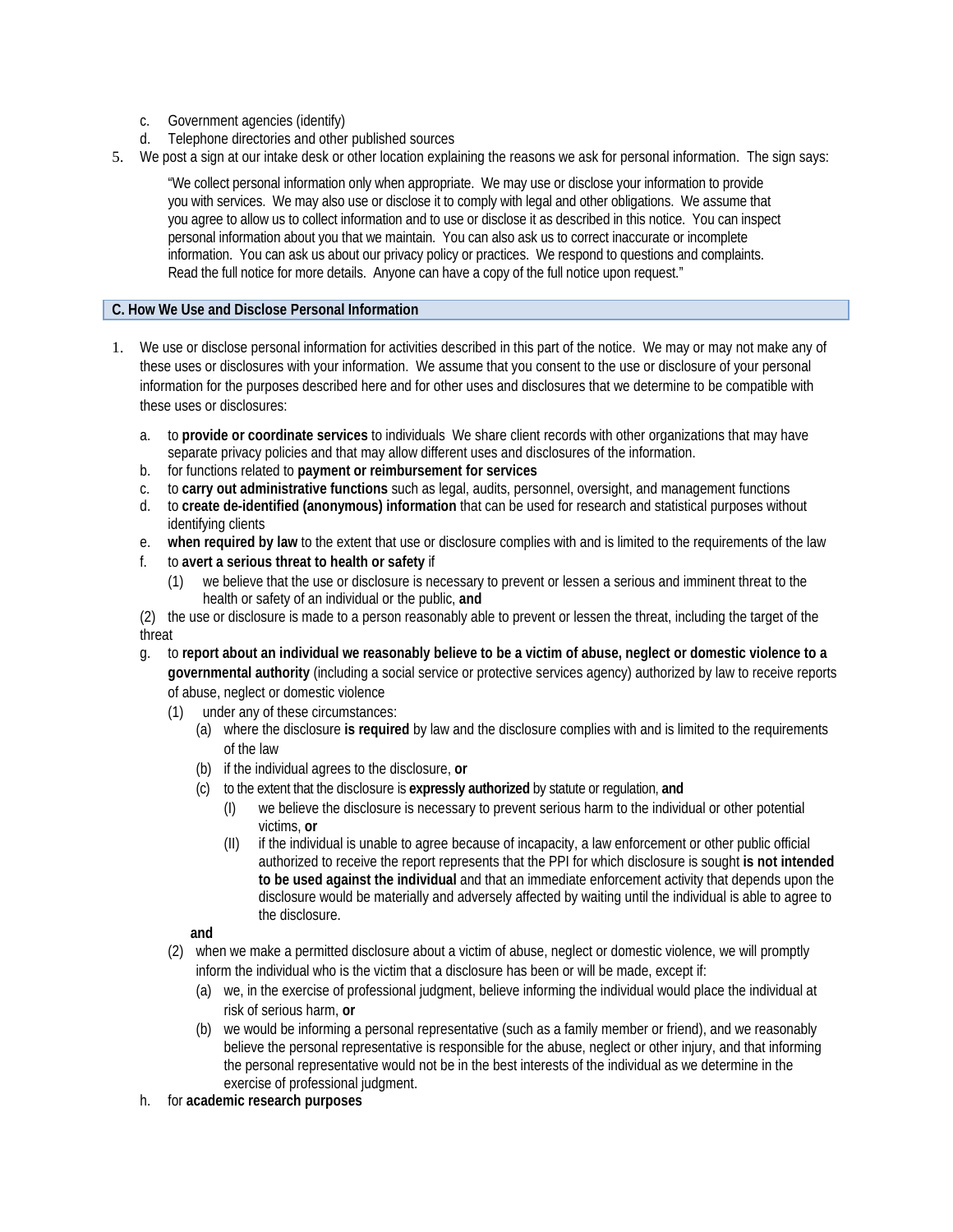- (1) conducted by an individual or institution that has a formal relationship with the CHO if the research is conducted either:
	- (a) by an individual employed by or affiliated with the organization for use in a research project conducted under a written research agreement approved in writing by a designated CHO program administrator (other than the individual conducting the research), **or**
	- (b) by an institution for use in a research project conducted under a written research agreement approved in writing by a designated CHO program administrator.

## **and**

(2) any written research agreement:

- (a) must establish rules and limitations for the processing and security of PPI in the course of the research
- (b) must provide for the return or proper disposal of all PPI at the conclusion of the research
- (c) must restrict additional use or disclosure of PPI, except where required by law
- (d) must require that the recipient of data formally agree to comply with all terms and conditions of the agreement, **and**
- (e) is not a substitute for approval (if appropriate) of a research project by an Institutional Review Board, Privacy Board or other applicable human subjects protection institution.
- i. to a law enforcement official **for a law enforcement purpose** (if consistent with applicable law and standards of ethical conduct) under any of these circumstances:
	- (1) in response to a lawful court order, court-ordered warrant, subpoena or summons issued by a judicial officer, or a grand jury subpoena
	- (2) if the law enforcement official makes a **written request** for PPI that:
		- (a) is signed by a supervisory official of the law enforcement agency seeking the PPI
		- (b) states that the information is relevant and material to a legitimate law enforcement investigation
		- (c) identifies the PPI sought
		- (d) is specific and limited in scope to the extent reasonably practicable in light of the purpose for which the information is sought, **and**
		- (e) states that de-identified information could not be used to accomplish the purpose of the disclosure.
	- (3) if we believe in good faith that the PPI constitutes **evidence of criminal conduct** that occurred on our premises
	- (4) in response to an oral request for the purpose of **identifying or locating a suspect, fugitive, material witness or missing person** and the PPI disclosed consists only of name, address, date of birth, place of birth, Social Security Number, and distinguishing physical characteristics, **or**
	- (5) if
		- (a) the official is an authorized federal official seeking PPI for the provision of **protective services to the President** or other persons authorized by 18 U.S.C. 3056, or to foreign heads of state or other persons authorized by 22 U.S.C. 2709(a)(3), or for the conduct of investigations authorized by 18 U.S.C. 871 and 879 (threats against the President and others), **and**
		- (b) the information requested is specific and limited in scope to the extent reasonably practicable in light of the purpose for which the information is sought.

**and**

- j. to comply with **government reporting obligations** for homeless management information systems and for oversight of compliance with homeless management information system requirements.
- 2. Before we make any use or disclosure of your personal information that is not described here, we seek your consent first.

**D. How to Inspect and Correct Personal Information**